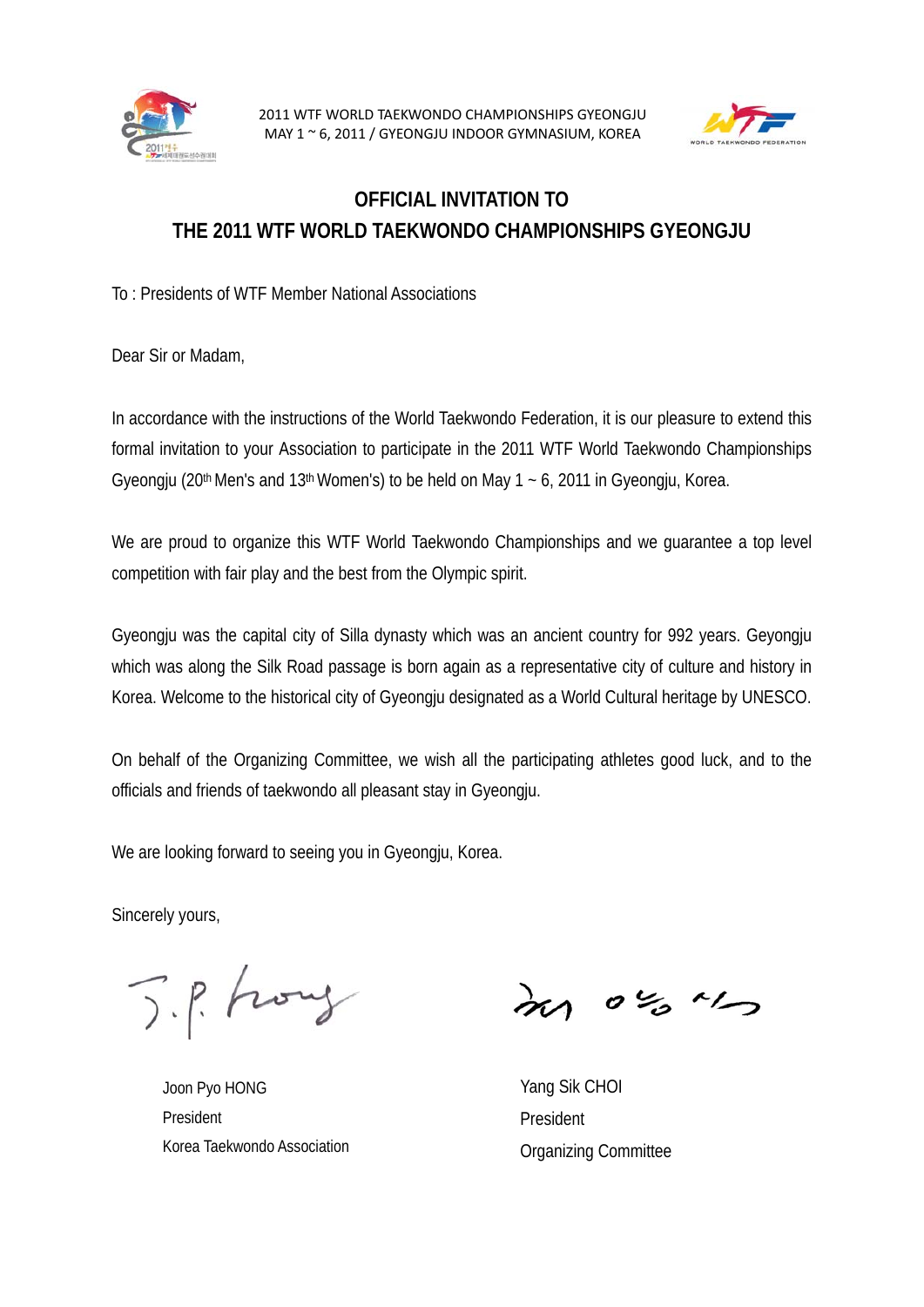



# **OUTLINE**

#### **2011 WTF WORLD TAEKWONDO CHAMPIONSHIPS GYEONGJU**

| <b>PROMOTER:</b><br>1       | World Taekwondo Federation (President: Dr. Chungwon CHOUE)              |  |  |  |  |  |
|-----------------------------|-------------------------------------------------------------------------|--|--|--|--|--|
| <b>ADDRESS:</b>             | 4 <sup>th</sup> Floor, Joyang Building, 113, Samseong-dong, Gangnam-gu  |  |  |  |  |  |
|                             | Seoul, Korea 135-090                                                    |  |  |  |  |  |
| TELEPHONE:                  | +82.2.556.2505 / 82.2.557.5446                                          |  |  |  |  |  |
| FAX:                        | +82.2.553.4728                                                          |  |  |  |  |  |
| $F-MAll:$                   | sport@wtf.org (Sports Division)                                         |  |  |  |  |  |
| <b>WEBSITE:</b>             | http://www.wtf.org                                                      |  |  |  |  |  |
| <b>ORGANIZING MNA:</b><br>2 | Korea Taekwondo Association (President: Mr. Joon Pyo HONG)              |  |  |  |  |  |
| <b>ADDRESS:</b>             |                                                                         |  |  |  |  |  |
|                             | Room No. 101, Velodrome, 88-2, Oryun-Dong, Songpa-Gu                    |  |  |  |  |  |
|                             | Seoul, Korea 138-151<br>$+82$ 2 420 4271 $-3$                           |  |  |  |  |  |
| TELEPHONE:                  |                                                                         |  |  |  |  |  |
| FAX:                        | +82 2 420 4274                                                          |  |  |  |  |  |
| $E$ -MAIL:                  | webmaster@koreaTaekwondo.org                                            |  |  |  |  |  |
| <b>WEBSITE:</b>             | www.koreataekwondo.org                                                  |  |  |  |  |  |
| 3                           | <b>ORGANIZING COMMITTEE:</b> (President: Mr. Yang Sik CHOI)             |  |  |  |  |  |
| <b>ADDRESS:</b>             | Gyeongju Indoor Gymnasium, 1022-1 Hwangseong-dong, Gyeongju, Korea 780- |  |  |  |  |  |
|                             | 955                                                                     |  |  |  |  |  |
| <b>TELEPHONE:</b>           | +82-54-779-6204 / 6925                                                  |  |  |  |  |  |
| FAX:                        | +82-54-779-6927                                                         |  |  |  |  |  |
| E-MAIL:                     | info@2011taekwondo.org                                                  |  |  |  |  |  |
| <b>WEBSITE:</b>             | www.2011taekwondo.org                                                   |  |  |  |  |  |
|                             |                                                                         |  |  |  |  |  |
| <b>VENUE:</b><br>4          | Gyeongju Indoor Gymnasium                                               |  |  |  |  |  |
|                             | 1022-1 Hwangseong-dong, Gyeongju, Korea 780-955                         |  |  |  |  |  |
|                             |                                                                         |  |  |  |  |  |

#### **5 QUALIFICATIONS OF ATHLETES**

In accordance with *Article 4: Qualification of Contestant* of the WTF Competition Rules, the contestant must meet all following requirements:

- **Example 2** Holder of the nationality of the participating team
- à One recommended by the pertinent national taekwondo association that is recognized by the World Taekwondo Federation
- à Contestant at the age of at least 15 years old\* \* *Those athletes, who were born on December 31, 1996 or before, are eligible to compete in 2011 WTF World Taekwondo Championships.*
- à Holder of Taekwondo Dan certificate issued by the Kukkiwon or the WTF\*\* *\*\* Kukkiwon Poom / Dan grade and number should be written in the entry application form. A copy of the Dan certificate should be enclosed when registering for accreditation. In case a contestant has applied for a Kukkiwon Dan certificate but has not received it yet, a copy of the Dan application form and the remittance certificate sent*  to the Kukkiwon must be enclosed when registering for accreditation. Please refer to the Kukkiwon Website *(www.kukkiwon.or.kr) for more information.*
- à Holder of the WTF Global Athlete License\*\*\*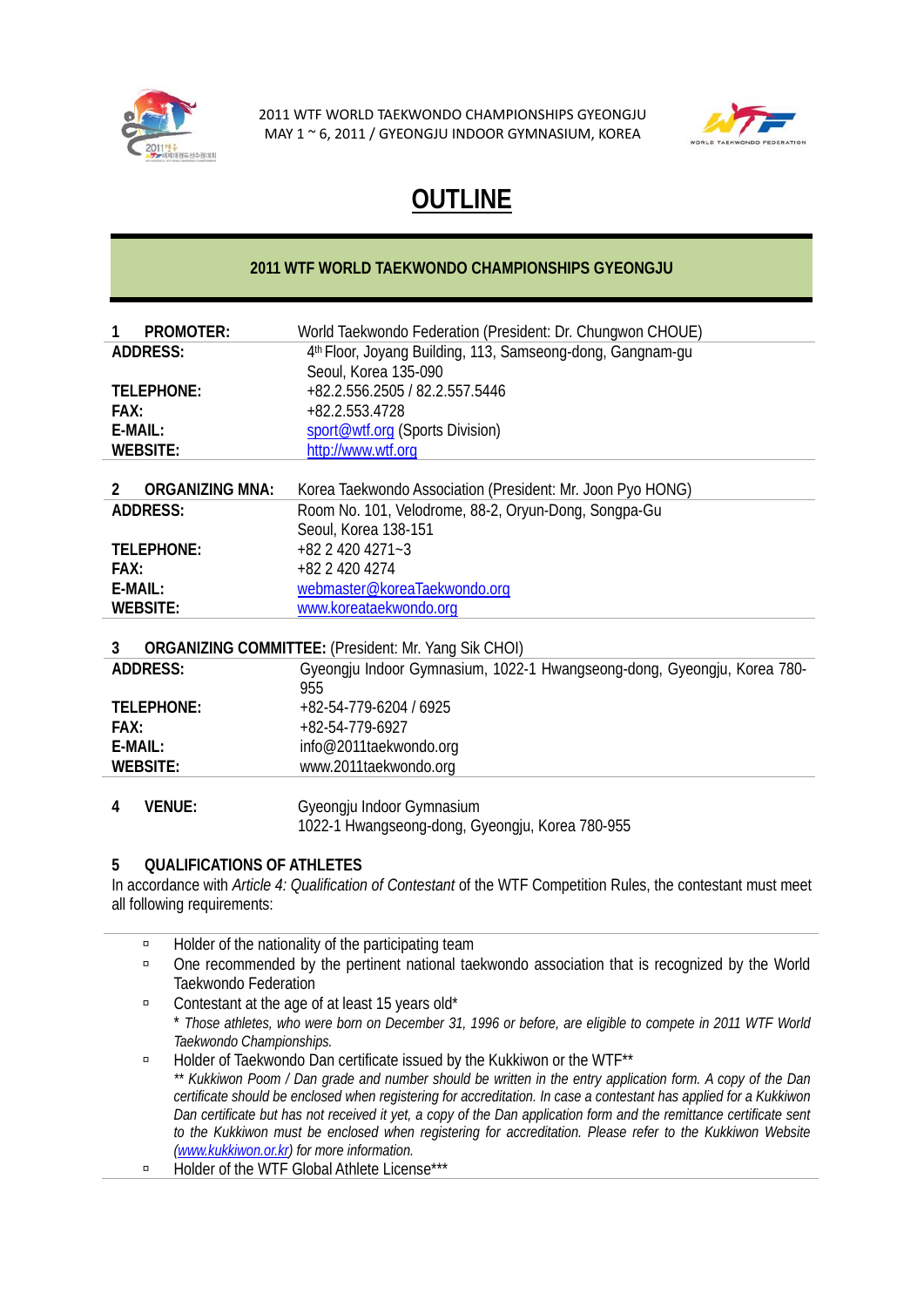



*\*\*\* WTF Global Athlete License: WTF Council approved at its meeting in Tashkent on Oct.6, 2010 Athlete License Program, under which all athletes to participate in all WTF-promoted championships except WTF World Para-Taekwondo Championships should hold WTF Athlete License, and application of this system from the 2011 WTF World Taekwondo Championships Gyeongju. Presentation on this program was made at the extraordinary WTF General Assembly in Tashkent on the following day of Oct. 7, 2010. Please take note that entry submission without complete application for Athlete License will not be accepted. For your information, For your information, a separate notice on the Athlete License was sent out to all MNAs from licence@wtf.org in early December 2010, Global Athlete Licence registration system will go online on February 14, 2011 but MNAs are requested to fill out all forms that have been sent from licence@wtf.org to MNAs and send them back to licence@wtf.org by this date. MNAs also need to continue collecting the required documents (PDF signed, stamped and completed athlete licence application form, Kukkiwon Dan certifcate/card, Passport and Colour ID photo and they will be able to upload these documents online from February 14, 2011 onwards once the online system is open.*

#### **6 COMPETITION RULES**

WTF Competition Rules in force as of the start of the competition

#### **7 METHOD OF COMPETITION**

Single elimination system will be applied throughout the tournament without repechage. The semifinals and finals may be held on the following day.

#### **8 CONTEST TIME**

2 minutes x 3 rounds with 1 minute break

#### **9 WEIGHT DIVISIONS**

| Men's division |                                  | Women's division |                                  |  |
|----------------|----------------------------------|------------------|----------------------------------|--|
| Under 54kg     | Not exceeding 54kg               | Under 46kg       | Not exceeding 46 kg              |  |
| Under 58kg     | Over 54 kg & Not exceeding 58 kg | Under 49kg       | Over 46 kg & Not exceeding 49 kg |  |
| Under 63kg     | Over 58 kg & Not exceeding 63 kg | Under 53kg       | Over 49 kg & Not exceeding 53 kg |  |
| Under 68kg     | Over 63 kg & Not exceeding 68 kg | Under 57kg       | Over 53 kg & Not exceeding 57 kg |  |
| Under 74kg     | Over 68 kg & Not exceeding 74 kg | Under 62kg       | Over 57 kg & Not exceeding 62 kg |  |
| Under 80kg     | Over 74 kg & Not exceeding 80 kg | Under 67kg       | Over 62 kg & Not exceeding 67 kg |  |
| Under 87kg     | Over 80 kg & Not exceeding 87 kg | Under 73kg       | Over 67 kg & Not exceeding 73 kg |  |
| Over 87kg      | Over 87 kg                       | Over 73kg        | Over 73 kg                       |  |

#### **10 TEAM ENTRIES (Per male and female team respectively except Head of Team and MNA officials)**

| <b>POSITION</b>      | <b>MAX. NO. OF MEMBERS</b> | <b>MAX. NO. OF MEMBERS</b> |  |  |
|----------------------|----------------------------|----------------------------|--|--|
|                      | <b>MALE</b>                | <b>FFMALE</b>              |  |  |
| <b>HEAD OF TEAM:</b> |                            |                            |  |  |
| <b>MANAGER:</b>      |                            |                            |  |  |
| COACH:               |                            |                            |  |  |
| <b>TRAINER:</b>      |                            |                            |  |  |
| <b>TEAM DOCTOR:</b>  |                            |                            |  |  |
| <b>MNA OFFICIALS</b> |                            |                            |  |  |
| <b>CONTESTANTS:</b>  |                            |                            |  |  |

*\* Every national taekwondo association is permitted to enter no more than one (1) contestant per weight division.* 

*\*\* Each national taekwondo association is permitted to register no more than three (3) MNA officials per country.* 

*\*\*\* Head of team must be one person from one country.* 

*\*\*\*\* Maximum number of entries per country is 30.*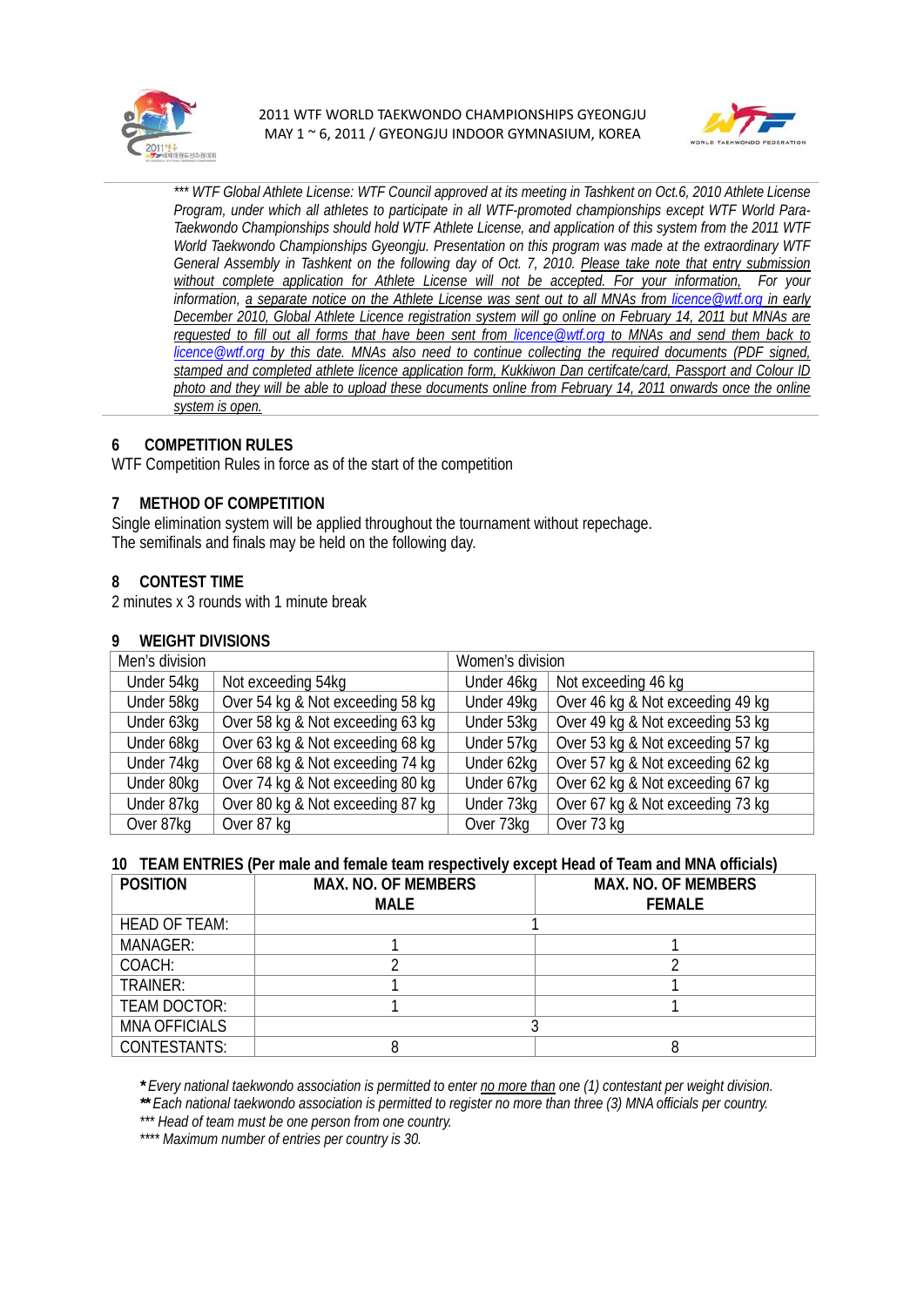



#### **11 AWARDS**

11.1 Individual Awards by rank: Medals will be awarded to the top four athletes in the respective weight divisions.

| $1st$ PI ACF:<br>GOLD MEDAL & CERTIFICATE      |  |
|------------------------------------------------|--|
| $2^{nd}$ PI ACF:<br>SILVER MEDAL & CERTIFICATE |  |
| $3rd$ PI ACF:<br>BRONZE MEDAL & CERTIFICATE    |  |
| BRONZE MEDAL & CERTIFICATE                     |  |

- 11.2 According to the Bylaw of WTF World Ranking, the athletes who advance to round of 16 or above will get certain ranking point as follows. The points will be reflected on WTF World Ranking and will be used when seeding the athletes for Olympic Qualification Tournaments.
	- 1<sup>st</sup> place: 70 points
	- $2<sup>nd</sup>$  place: 42 points
	- $3<sup>rd</sup>$  place: 25.2 points
	- $5<sup>th</sup>$  place: 15.12 points
	- z *9th place: 10.58 points*
- 11.3 Most Valuable Players (MVP): One (1) male and one (1) female athlete will be selected as MVPs, and trophy will be awarded respectively.
- 11.4 Team awards by rank: Based on the point system below, the top five (5) teams of the Men's division and the top five (5) teams of the Women's division will receive trophies, respectively.

| <b>RATIONALE</b>                                       | NO. OF POINTS AWARDED |
|--------------------------------------------------------|-----------------------|
| For every contestant who passed the official weigh-in: |                       |
| For every win (including byes):                        |                       |
| For every Gold Medal:                                  |                       |
| For every Silver Medal:                                |                       |
| For every Bronze Medal:                                |                       |

- 11.5 Good Fighting Spirit Prize: Three (3) countries will be selected and trophy will be awarded respectively.
- 11.6 Active Participation Prize: Three (3) countries will be selected and trophy will be awarded respectively.

#### **12. CONDITIONS FOR PARTICIPATION**

- 12.1Round-trip airfare and Accommodation:
	- Round trip airfare and accommodation charges of room and board shall be borne by the participating National Association.
- 12.2Entry Fees:

12.2.1 The OC shall collect the entry fees from the participating national teams. The national team shall pay an entry fee to the OC by **cash in US\$ only** at the time of registration at the accreditation center(s) prior to the start of the Championships. Athletes shall not be allowed to compete without successful payment of entry fee.

- 12.2.2 Entry fee shall be various according to the timing and situation of the submission of entry. Please read carefully the following guidelines.
	- 12.2.2.1 Entry fee
		- 12.2.2.1.1 US\$50 per athlete
		- 12.2.2.1.2 Entry forms will be accepted only when the forms are completely filled out with all required information and signed by the President of the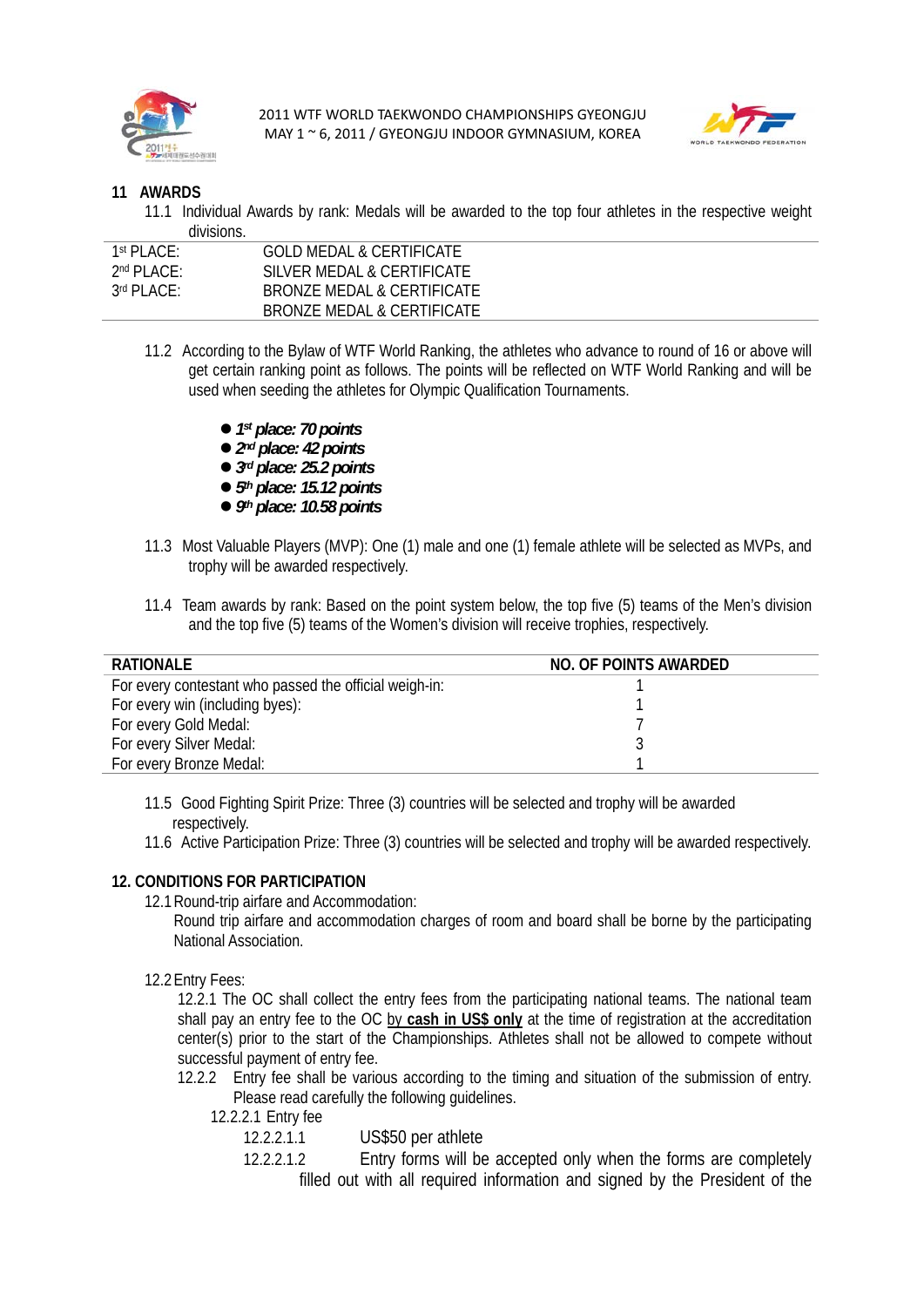



pertinent member national association, excluding TUE which can be submitted to the WTF by no later than 21 days before the tournament.

- 12.2.2.1.3 Entry deadline is **March 15, 2011**.
- 12.2.2.1.4 US\$200 of penalty per team in addition to individual entry fee of US\$50 per athlete should be paid in case of submission of entry form (entire team or part of the team including athlete and team officials) after March 15, 2011.
- 12.2.2.1.5 Entry submission after March 31, 2011 will be not accepted under any circumstances.
- 12.2.2.2 Replacement of the registered athletes and officials
	- 12.2.2.2.1 The registered athletes or team officials may be replaced without any penalty money until March 31, 2011.
	- 12.2.2.2.2 US\$200 of penalty per team should be paid in case of replacement of the already registered athletes by new athletes in the same weight category or replacement of team officials during the period of April 1-15, 2011 whether the entry submission is made until March 15 or during March 16-31, 2011. This penalty will be imposed separately from penalties for delayed entry submission after the deadline of March 15, 2011.
- 12.2.2.3 Change of weight division for registered athlete
	- 12.2.2.3.1 Change of weight division of the registered athlete will be accepted by March 31, 2011 with no penalty fee. Change of weight division of the registered athlete will be still accepted between April 1 and 15 but with penalty fee of US\$200 per team. No change of weight division will be accepted after April 15, 2011 under no circumstances.
- 12.2.2.4 Cancellation of participation
	- 12.2.2.4.1 Entry fee of US\$50 per athlete will not be charged in case of cancellation of participation until March 31, 2011. Entry fee must be paid in case of the cancellation of participating athletes after March 31, 2011 or noshow.
- 12.2.2.5 Over-quota
	- 12.2.2.5.1 Athletes: Member national association can submit entry for maximum 8 male and 8 female athletes, and no additional athletes are accepted. No reserve athlete is accepted.
	- 12.2.2.5.2 Team officials: Member national association can submit entry for maximum one (1) Head of team per country, three (3) national federation officials per country, one (1) manager per team, two (2) coaches per team, one (1) team doctor per team, one (1) trainer per team. In case of exceeding this number, US\$100 will be charged per person before issuance of the accreditation card.
- 12.2.2.6 Entry submission on the spot
	- 12.2.2.6.1 Athlete: No entry will be accepted or modified during on-spot registration.
	- 12.2.2.6.2 Team officials: US\$100 will be charged per team official in case of on-spot registration without prior entry submission until March 31, 2011.
- 12.3Ground transportation
	- 12.3.1 Ground transportation will be provided for national teams on arrival and departure **at only**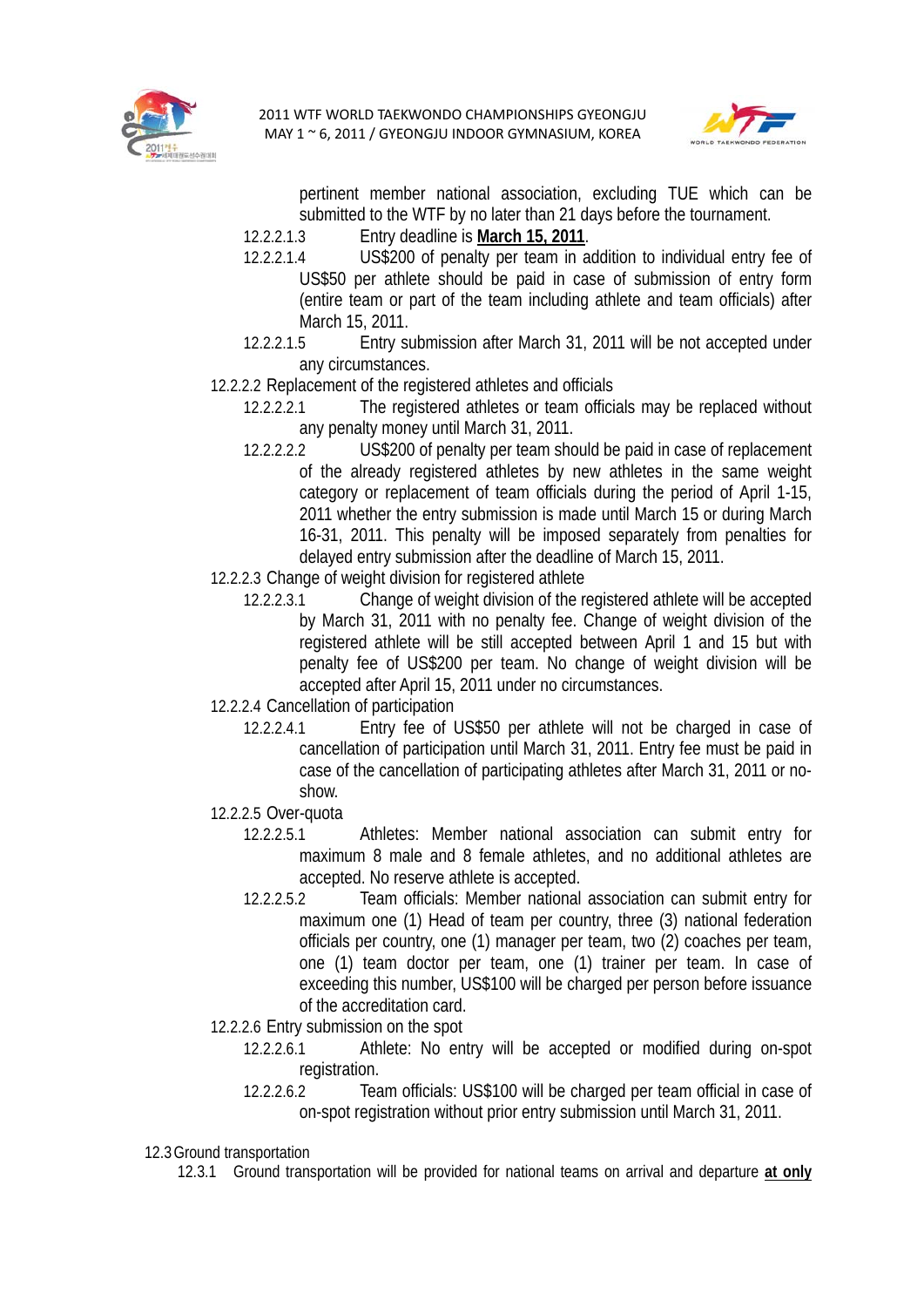



**Incheon (Seoul) International Airport ( http://www.airport.kr/eng ) and Gimhae (Busan) International Airport ( http://www.airport.co.kr/doc/gimhae\_eng/index.jsp )**, so long as the Organizing Committee has been informed of the date, time, number of team members and flight schedule of the national team **through the online registration system only** at the latest by **March 31, 2011.** The Organizing Committee will also provide ground transportation to and from all official hotels and training venue and the venue provided that the national teams stay at the Official hotels. Pick-up arrangements at the airport may be delayed for the teams that have not submitted arrival schedule with clear information of the number of passengers and baggage to the Organizing Committee within the notice deadline.

12.3.2 Upon arrival at the accreditation center in the gymnasium, national teams are requested to submit to the Organizing Committee Departure Form that includes info such as number of team members, departure flight schedule and desired date and time for departure from the hotel to the airport.

#### **13 TECHNICAL OFFICIALS**

The WTF will appoint the Technical Officials such as Technical Delegate, Competition Supervisory Board and International Referees.

- 13.1Technical Delegate
	- 13.1.1 One (1) Technical Delegate will be appointed to oversee the tournament and make decisions on technical matters.
	- 13.1.2 The Organizing Committee shall pay for the expenses of room and board for the Technical Delegate for eleven (11) nights' stay; Check-in on April 26 and Check-out on May 7.
- 13.2Competition Supervisory Board
	- 13.2.1 Five (5) Competition Supervisory Board members (including Technical Delegate) will be appointed.
	- 13.2.2 The Organizing Committee shall pay for the expenses of room and board for Competition Supervisory Board members for eight (8) nights' stay; Check-in on April 29 and Check out on May 7.
- 13.3International Referee
	- 13.3.1 Eighty (80) International Referees, including Review Jury, will be appointed to officiate at the tournament.
	- 13.3.2 The Organizing Committee shall pay for the expenses of room and board for International Referees for eleven (11) nights' stay; Check-in on April 26 and Check-out on May 7.
	- 13.3.3 The Organizing Committee shall pay a per diem of US\$100 to the selected Technical Officials for competition period (total 6 days; US\$600 per person).

#### **14 WTF-RECOGNIZED TAEKWONDO UNIFORM AND EQUIPMENT**

14.1All the equipment used at the Championships should be the ones recognized by the WTF.

- 14.2Protector and Scoring System (PSS; formerly called Electronic Body Protector) will be used at this tournament.
- 14.3Participating contestants are required to wear WTF-recognized uniform and WTF-recognized protective equipment. The latest version of WTF-recognized manufacturers' list is available at the website of WTF (http://www.wtf.org/wtf\_eng/site/about\_wtf/recognized.html).
- 14.4Body protector (Protector and Scoring System) and headgear will be provided by the Organizing Committee.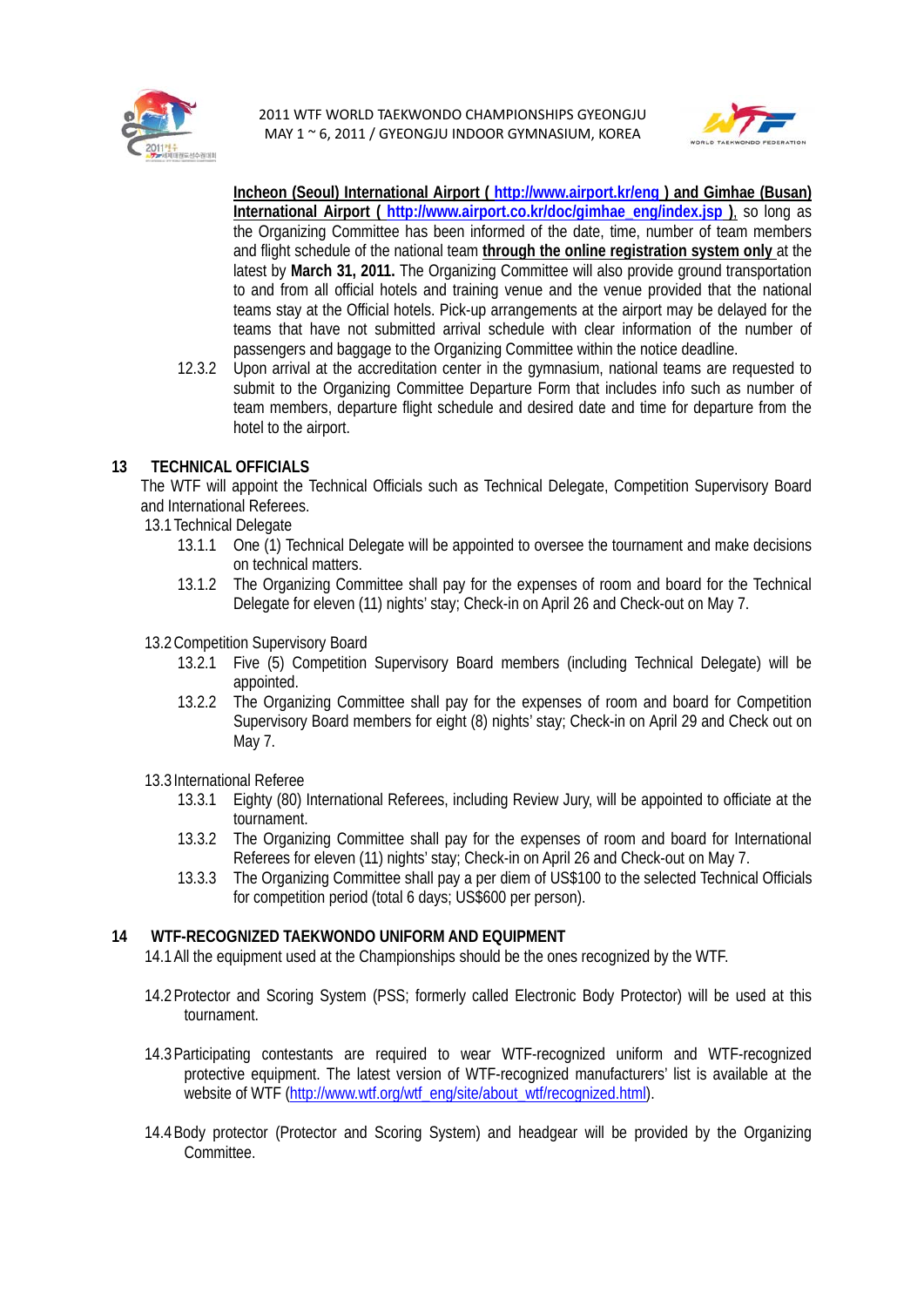



- 14.5Participating contestants are required to bring their own sensing socks, groin guards, mouthpieces, gloves, and shin and forearm guards for their personal use.
- 14.6The WTF may send out further notice on the policy on sensing socks.
- 14.7Before entering the field of play, all contestants will proceed to the inspection desk for inspection of their uniforms and protective equipment. Any contestant who wears unofficial uniform or protective equipment will not be permitted to compete under any circumstances.
- 14.8Organizing Committee will make and cover the cost of all the preparations, including cameras and technical officials, for the instant video replay and web-TV at its expenses.

#### **15 IDENTIFIATION OF NOC CODE AND MANUFACTURER**

- 15.1National flag shall be located between 3cm and 3.4cm below the right shoulder line of upper garment.
- 15.2NOC Code is a three-letter National Olympic Committee abbreviation, and it shall be printed at the back in black and centered at 5cm or higher from the bottom line of the upper garment within the size of 30cm width x 12cm height. The font of the letters shall be in bold "Verdana".
- 15.3Manufacturer's identification (name, designation trademark, logo or any distinctive sign of the manufacturer) shall be located one per garment within 20 cm<sup>2</sup> except at the location of the WTF logo according to the related WTF guidelines in force as of this event.
- 15.4The end of the belt must be at least 10cm or higher above the knee.
- 15.5Detailed illustration of these requirements is attached in this outline.

#### **16 ANTI-DOPING TESTS**

- 16.1The WTF Anti-Doping Rules, and where necessary the Code of the World Anti-Doping Agency, shall apply throughout the competitions.
- 16.2Compulsory anti-doping tests will be carried out for all medalists (64), while random tests will be conducted for sixteen (16) athletes.
- 16.3The WTF and/or WADA may carry out random out-of-competition testing prior to the championships.
- 16.4Any contestant who requires TUE is required to submit the TUE Application Form to the WTF Anti-Doping Coordinator at sport@wtf.org by no later than 21 days before the championships. **Therefore, the WTF must receive all TUE application forms by no later than April 9, 2011. Late TUE submission will not be accepted.**

#### **17 HEAD OF TEAM MEETING & DRAWING OF LOTS SESSION**

- 17.1The head of team meeting and the drawing of lots session shall be conducted two (2) days prior to the start of the championships that is April 29, 2011, in the presence of the WTF officials and the representatives of the participating nations.
- 17.2The method of draw shall be decided by the Technical Delegate.
- 17.3Depending on the decision of the Technical Delegate, WTF officials or Organizing Committee volunteers could be designated to draw lots on behalf of the officials of the participating nations who are not present at the time of the lot drawing session.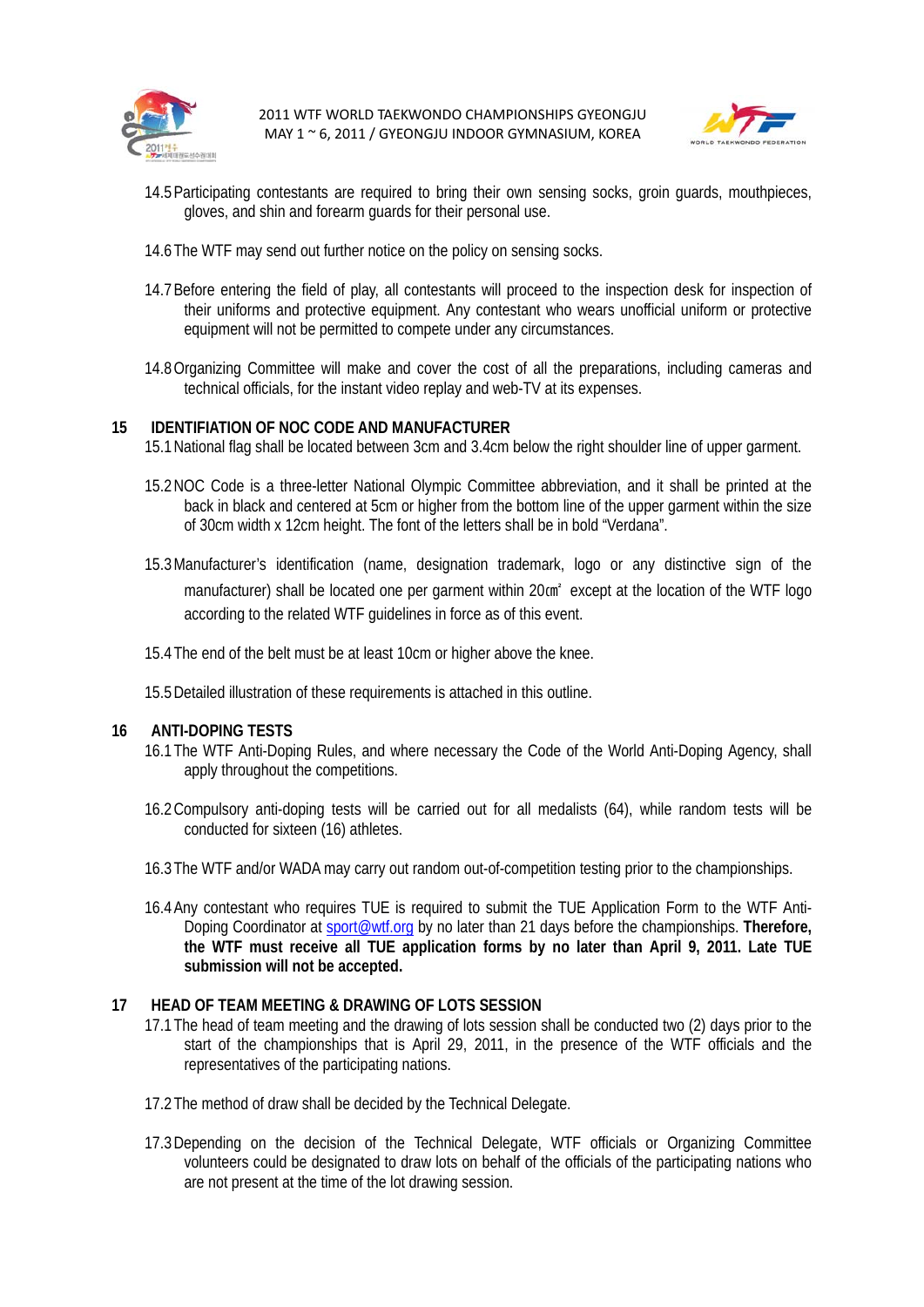



- 17.4Seeding
	- 17.4.1. According to the Article 8.3 of Competition Rules and Article 8.2 of Bylaw of WTF World Ranking, twenty five (25) percent of the registered athletes per weight division will be seeded based on the WTF World Ranking as of April 1, 2011.
	- 17.4.2 In the event that the registered athlete from the host nation has not been included in the 25%, he/she will be seeded at the last place of the seed 25%.
	- 17.4.3 25% of the seeded athletes will be finally determined after completion of team registration at 22:00 on April 28. There will be no addition or deletion of the seeded athletes after this time regardless of actual number of athletes to compete.

#### **18 WEIGH-IN**

- 18.1 Weigh-in of all contestants shall be completed one day before their scheduled competition day.
- 18.2 During the weigh-in, male contestants shall wear underpants and female contestants shall wear underpants and brassieres. However, contestants may weigh-in in the nude if they want to do so.

#### **19 INDEMNITIES**

- 19.1 The respective national taekwondo associations shall be responsible for ensuring that their participants have validly completed and signed the official participation forms, thus indemnifying the organizers, its officials and other contestants from any claims of injuries, losses, fatalities or otherwise arising in the course of participation in this championships or any activities thereto.
- 19.2 The respective national taekwondo associations shall be responsible for ensuring that all officials and participants are covered with effective insurance coverage.
- 19.3 Participants without proper participation entry forms and effective insurance coverage will not be allowed to compete at the championships.
- 19.4 The Organizing Committee will acquire general insurance, at its own expenses, for all participants of the tournament, including but not limited to contestants and staffs, in the event of any injury and/or damages that may arise during the course of the championships.

#### **20 NATIONAL FLAG AND ANTHEM**

Every participating national taekwondo association is required to bring the following items for use at the Opening, Closing and Awarding ceremonies, and submit them to the Organizing Committee during registration.

- à Two (2) IOC-recognized national flags with the size of 90cm x 130cm
- à CD or DVD of the pertinent IOC-recognized national anthem

#### **21 CLOSING DATES FOR ENTRIES**

- 21.1 The invited member national associations must submit the entry forms through online registration system to be established by the Organizing Committee on January 20, 2011. Online registration must be completed by **March 15, 2011**. Team may still submit the entry forms after March 15 and before March 31 with payment of penalties. Entries received after **March 31, 2011** will not be accepted under any circumstances.
- 21.2 Online registration is available at the official website at www.2011wtc.org.

#### **22 ACCOMMODATION**

22.1 All matters pertaining to hotel accommodation and transportation shall be handled by Chess Tours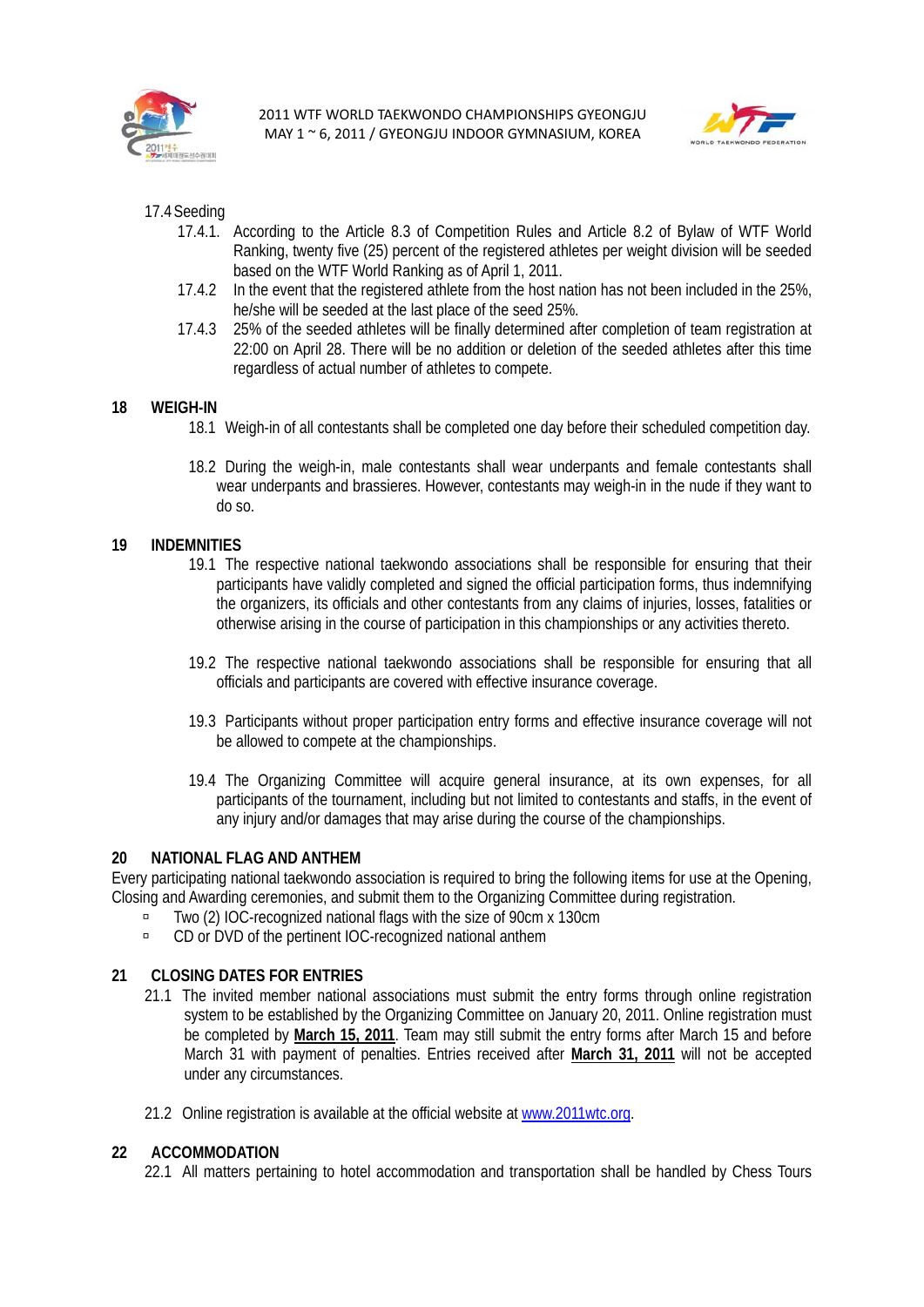



Co., Ltd. (www.chesstours.co.kr), the designated travel agency. All inquiries regarding hotel and transportation should directly reach this company at email address below.

- $\blacksquare$  Tel:  $+82$  2 3406 7441
- $\blacksquare$  Fax: +82 2 730 3386
- E-mail: wtf2011gyeongju@chesstours.co.kr
- Website: www.chesstours.co.kr
- 22.2 All participating teams should submit their hotel reservations and itineraries **through the online registration system only** to secure their accommodation and ground transportation.
- 22.3 List of official hotels with contact information and prices is attached in this document for your information.
- 22.4 The accommodation charges have to be paid in full before booking has been confirmed. The bank information for payment is as follows
	- Account holder: Chess Tours Co., Ltd
	- Bank name: Korea Exchange Bank
		- HWAGOK STATION BRANCH
	- Account No.: 219-JSD-100196
	- **SWIFT BIC: KOEXKRSE**
- 22.5 The remittance receipt should be sent to the designated travel agency by fax or by e-mail.
- 22.6 Reservation for accommodation should be completed by no later than April 15, 2011.

#### **23 ENTRY VISA**

The Organizing Committee will help the participating teams to obtain entry visas to Korea if requested. Please inform the Organizing Committee of each team member's full name, date of birth, passport number, dates of issuance and expiry of the passport, and function in the team or position in the member national association. The visa application form is attached at the end of this document for you to fill out and return to the Organizing Committee together with copies of passports to receive OC invitation letter for your Korean visa application.

There will be no arrival visa to be issued upon arrival in the territory of the Republic of Korea. Accordingly, your team should get Korean visa to the nearest Korean embassy before your departure to Korea.

#### **24 OTHERS**

- 24.1 All contestants and officials participating in 2011 WTF World Taekwondo Championships Gyeongju will receive a diploma co-signed by the WTF President and the Chairman of the Organizing Committee.
- 24.2 The Organizing Committee will send out details of other relevant information including visa, transportation and accommodation to all invited national associations as soon as such information is available.
- 24.3 Coaches are required to wear formal suit while he/she is sitting beside the court during the match.

Appendix-1. Provisional Event Schedule Appendix-2. Visa Application Form Appendix-3. List of official hotels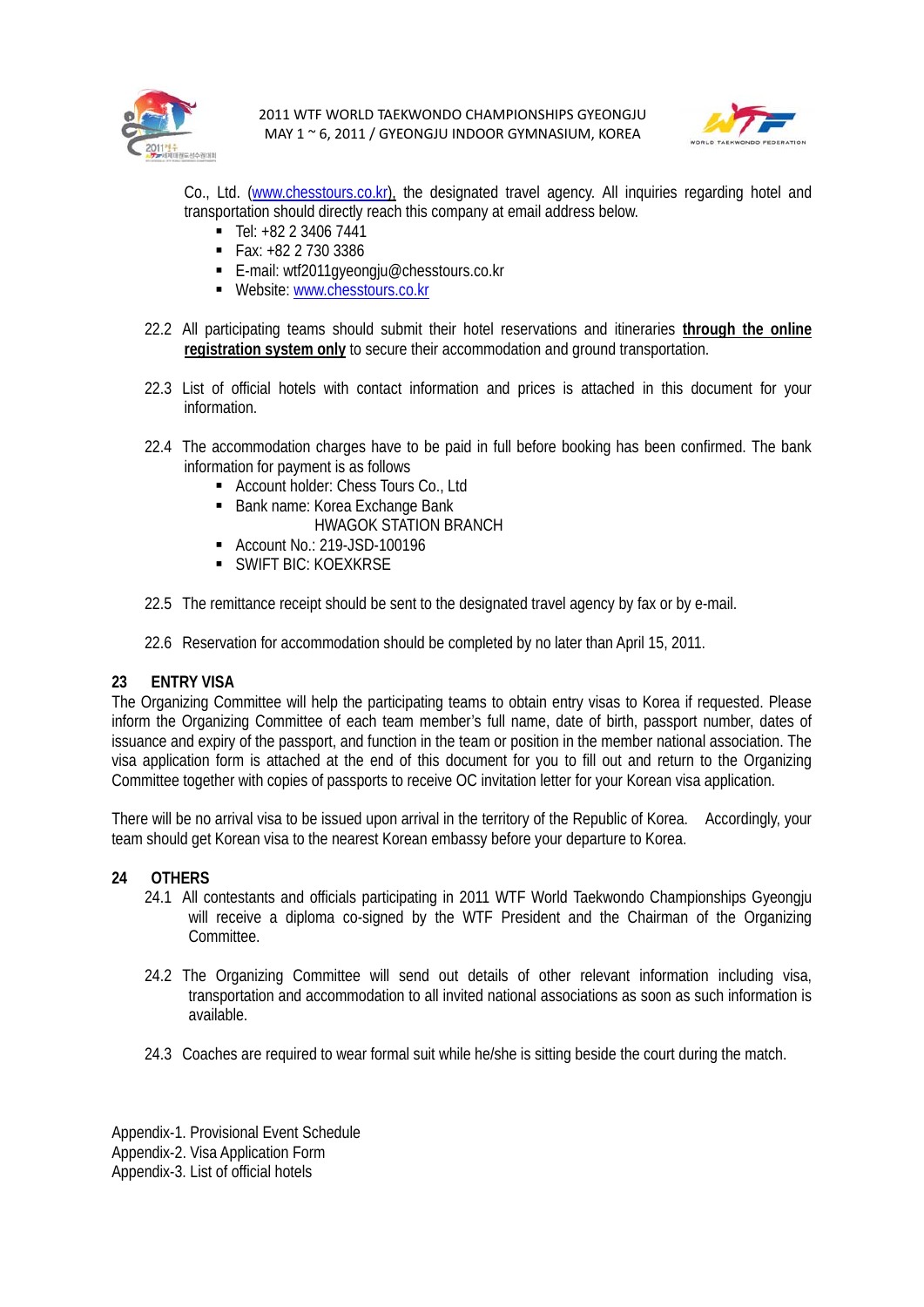



[Appendix-1]

# **PROVISIONAL EVENT SCHEDULE (subject to change)**

|                    |             | 2011 WTF World Taekwondo Championships Gyeongju (May 1-6, 2011 / Gyeongju, Gyeongsang Buk-Do, Korea) |  |  |  |  |  |
|--------------------|-------------|------------------------------------------------------------------------------------------------------|--|--|--|--|--|
| Date               | <b>Time</b> | Event                                                                                                |  |  |  |  |  |
| April 25-28        | 0900-1800   | Arrival and registration of the teams                                                                |  |  |  |  |  |
| April 28           | 0900-2200   | (Final day of registration; registration centre to move to venue on April 30)                        |  |  |  |  |  |
| April 25-30        | 0900-1800   | Team training                                                                                        |  |  |  |  |  |
| <b>April 27-29</b> | 0900-1800   | Referee meeting and training (training at the venue on April 28 and 29)                              |  |  |  |  |  |
| April 28           | 1000-1400   | <b>WTF Council Meeting</b>                                                                           |  |  |  |  |  |
|                    | 1400-1800   | WTF Committee Meetings (if any)                                                                      |  |  |  |  |  |
| April 29           | 0800-2030   | International Symposium for Taekwondo Studies                                                        |  |  |  |  |  |
|                    | 1400-18:00  | Head of Team Meeting and Drawing of Lots                                                             |  |  |  |  |  |
| April 30           | 0930-1900   | International Symposium for Taekwondo Studies                                                        |  |  |  |  |  |
|                    | 1300-1400   | Registration for WTF General Assembly                                                                |  |  |  |  |  |
|                    | 1400-1800   | <b>WTF General Assembly</b>                                                                          |  |  |  |  |  |
|                    | 1600-1800   | Weigh-in for M-58kg and F-49kg                                                                       |  |  |  |  |  |
| May 1              | 0900-1300   | Competitions (M-58kg and F-49kg)                                                                     |  |  |  |  |  |
|                    | 1300-1400   | Lunch Break                                                                                          |  |  |  |  |  |
|                    | 1400-1630   | Competitions (M-58kg and F-49kg)                                                                     |  |  |  |  |  |
|                    | 1400-1600   | Weigh-in for M-80kg, F-67kg and F-53kg                                                               |  |  |  |  |  |
|                    | 1700-1830   | <b>Opening Ceremony</b>                                                                              |  |  |  |  |  |
|                    | 1900-2100   | Welcoming Reception hosted by Organizing Committee                                                   |  |  |  |  |  |
| May 2              | 0900-1300   | Competitions (M-80kg, F-67kg and F-53kg)                                                             |  |  |  |  |  |
|                    | 1300-1400   | <b>Lunch Break</b>                                                                                   |  |  |  |  |  |
|                    | 1400-1600   | -Semi-finals, finals and awarding ceremony (M-58kg and F-49kg)                                       |  |  |  |  |  |
|                    |             | -Competitions (M-80kg, F-67kg and F-53kg)                                                            |  |  |  |  |  |
|                    | 1400-1600   | Weigh-in for M-68kg, F-57kg and F-62kg                                                               |  |  |  |  |  |
|                    | 1600-1830   | Competitions (M-80kg, F-67kg and F-53kg)                                                             |  |  |  |  |  |
| May 3              | 0900-1300   | Competitions (M-68kg, F-57kg and F-62kg)                                                             |  |  |  |  |  |
|                    | 1300-1400   | <b>Lunch Break</b>                                                                                   |  |  |  |  |  |
|                    | 1400-1600   | -Semi-finals, finals and awarding ceremony (M-80kg, F-67kg and F-53kg)                               |  |  |  |  |  |
|                    |             | -Competitions (M-68kg, F-57kg and F-62kg)                                                            |  |  |  |  |  |
|                    | 1400-1600   | Weigh-in for M-74kg, F-46kg and M-54kg                                                               |  |  |  |  |  |
|                    | 1600-1930   | Competitions (M-68kg, F-57kg and F-62kg)                                                             |  |  |  |  |  |
| May 4              | 0900-1300   | Competitions (M-74kg, F-46kg and M-54kg)                                                             |  |  |  |  |  |
|                    | 1300-1400   | <b>Lunch Break</b>                                                                                   |  |  |  |  |  |
|                    | 1400-1600   | -Semi-finals, finals and awarding ceremony (M-68kg, F-57kg and F-62kg)                               |  |  |  |  |  |
|                    |             | -Competitions (M-74kg, F-46kg and M-54kg)                                                            |  |  |  |  |  |
|                    | 1400-1600   | Weigh-in for M-87kg, F-73kg and M-63                                                                 |  |  |  |  |  |
|                    | 1600-1930   | Competitions (M-74kg, F-46kg and M-54kg)                                                             |  |  |  |  |  |
| May 5              | 0900-1300   | Competitions (M-87kg, F-73kg and M-63)                                                               |  |  |  |  |  |
|                    | 1300-1400   | Lunch Break                                                                                          |  |  |  |  |  |
|                    | 1400-1600   | -Semi-finals, finals and awarding ceremony (M-74kg, F-46kg and M-54kg)                               |  |  |  |  |  |
|                    |             | -Competitions (M-87kg, F-73kg and M-63)                                                              |  |  |  |  |  |
|                    | 1400-1600   | Weigh-in for M+87kg and F+73kg                                                                       |  |  |  |  |  |
|                    | 1600-1930   | Competitions (M-87kg, F-73kg and M-63)                                                               |  |  |  |  |  |
| May 6              | 0900-1300   | Competitions and quarterfinals (M+87kg and F+73kg)                                                   |  |  |  |  |  |
|                    | 1300-1400   | Lunch Break                                                                                          |  |  |  |  |  |
|                    | 1400-1600   | Semi-finals, finals and awarding ceremony for M-87kg, F-73kg and M-63                                |  |  |  |  |  |
|                    | 1600-1730   | Competitions, semi-finals, finals and awarding ceremonies for M+87kg and F+73kg                      |  |  |  |  |  |
|                    | 1730-1800   | Closing ceremony                                                                                     |  |  |  |  |  |
| May 7              |             | Departure of the teams                                                                               |  |  |  |  |  |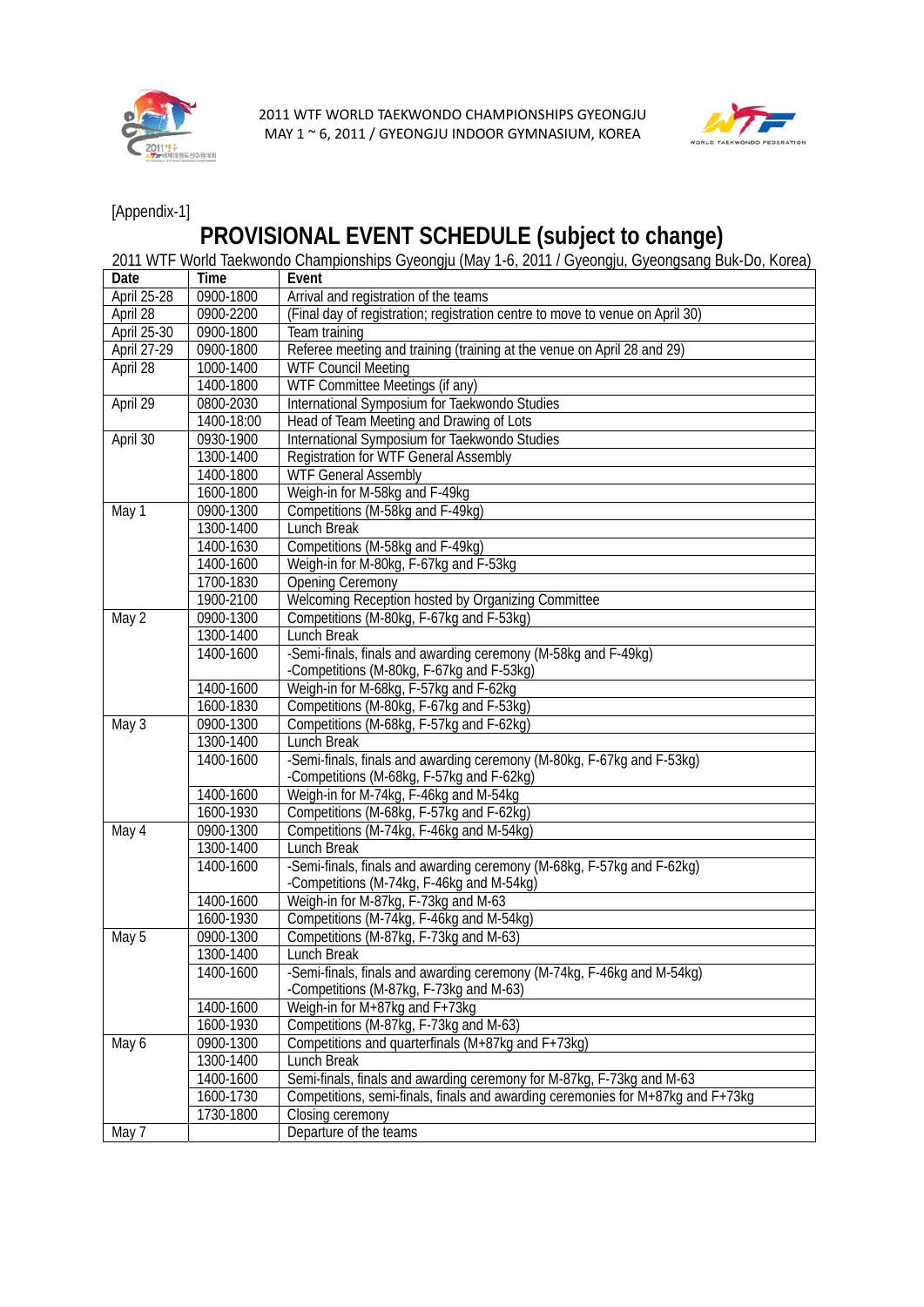



[Appendix-2]

### **VISA APPLICATION FORM**

To: Organizing Committee of 2011 WTF World Taekwondo Championships Gyeongju E-mail:

| No. | Family name as shown<br>in passport | Given name as shown<br>in passport | Position | Date of birth<br>(dd-mm-yyyy) | Nationality | Passport No. | Passport issuance date<br>(dd-mm-yyyy) | Passport expiry date<br>(dd-mm-yyyy) |
|-----|-------------------------------------|------------------------------------|----------|-------------------------------|-------------|--------------|----------------------------------------|--------------------------------------|
|     |                                     |                                    |          |                               |             |              |                                        |                                      |
|     |                                     |                                    |          |                               |             |              |                                        |                                      |
|     |                                     |                                    |          |                               |             |              |                                        |                                      |
|     |                                     |                                    |          |                               |             |              |                                        |                                      |
|     |                                     |                                    |          |                               |             |              |                                        |                                      |
|     |                                     |                                    |          |                               |             |              |                                        |                                      |
|     |                                     |                                    |          |                               |             |              |                                        |                                      |
|     |                                     |                                    |          |                               |             |              |                                        |                                      |
|     |                                     |                                    |          |                               |             |              |                                        |                                      |
|     |                                     |                                    |          |                               |             |              |                                        |                                      |
|     |                                     |                                    |          |                               |             |              |                                        |                                      |
|     |                                     |                                    |          |                               |             |              |                                        |                                      |
|     |                                     |                                    |          |                               |             |              |                                        |                                      |
|     |                                     |                                    |          |                               |             |              |                                        |                                      |
|     |                                     |                                    |          |                               |             |              |                                        |                                      |
|     |                                     |                                    |          |                               |             |              |                                        |                                      |
|     |                                     |                                    |          |                               |             |              |                                        |                                      |
|     |                                     |                                    |          |                               |             |              |                                        |                                      |
|     |                                     |                                    |          |                               |             |              |                                        |                                      |
|     |                                     |                                    |          |                               |             |              |                                        |                                      |
|     |                                     |                                    |          |                               |             |              |                                        |                                      |
|     |                                     |                                    |          |                               |             |              |                                        |                                      |
|     |                                     |                                    |          |                               |             |              |                                        |                                      |

Name of Association:

Name of President:

Date: Signature: Signature: Signature: Signature: Signature: Signature: Signature: Signature: Signature: Signature: Signature: Signature: Signature: Signature: Signature: Signature: Signature: Signature: Signature: Signatu